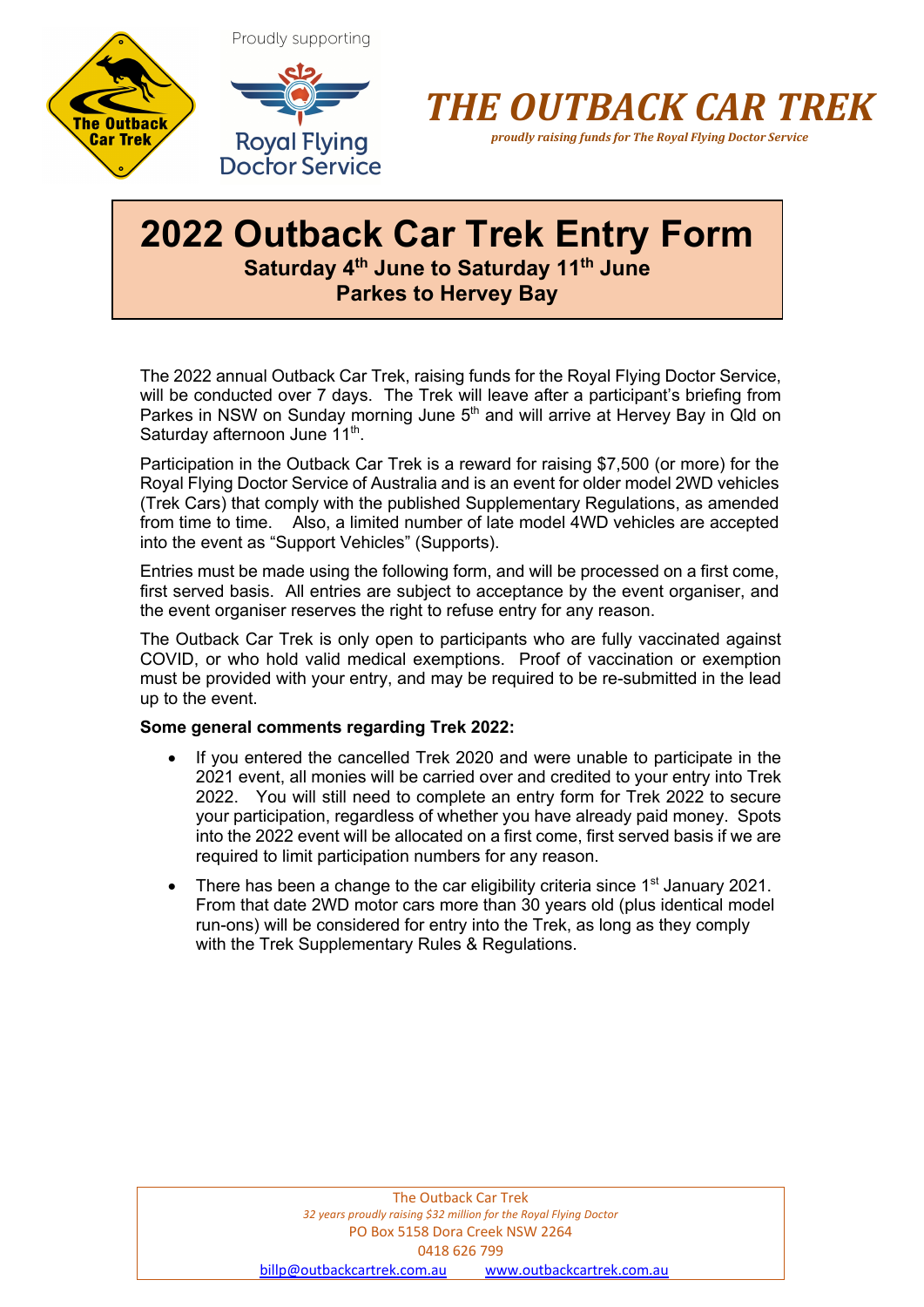





### **TREK 2022 – WE ARE GOING** *WHERE* **??**

*(The route may change at any time at the discretion of the event organiser.)*

### **Saturday 4th June 2022 – Registrations & Cut-A-Rama – Parkes NSW**

Parkes is known for its Elvis festival each Easter, but this year June will be the time to be there for the world-famous Just Cuts Cut-A-Rama, and Trek registrations. We are yet to choose from one of the great pubs in the main street, but don't let that stop you booking accommodation now. A courtesy bus will be provided to get you to and from the venue.

**Sunday 5th June - Parkes to Nyngan**

**Monday 6th June – Nyngan to White Cliffs**

**Tuesday 7th June – White Cliffs to Cameron Corner**

**Wednesday 8th June – Cameron Corner to Thargomindah**

**Thursday 9th June – Thargomindah to Scrubby Creek Sports Club**

**Friday 10th June – Scrubby Creek Sports Club to Taroom**

#### **Saturday 11th June – Taroom to Hervey Bay**

Our final night dinner will be held at the Beach House Hotel, 344 The Esplanade, Hervey Bay and buses will be provided to sweep the town and get you to and from the event.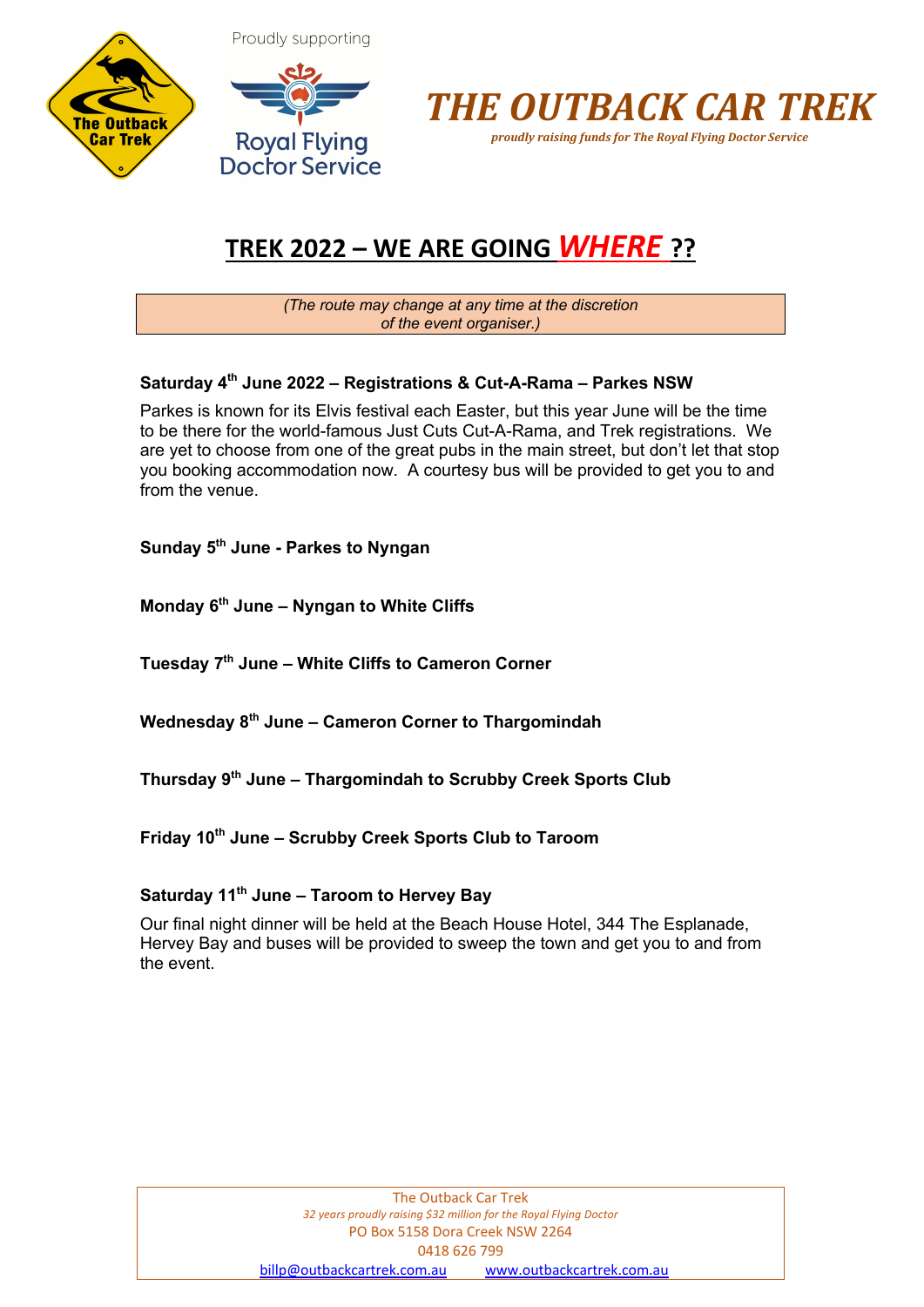





## **FLYING DOCTOR OUTBACK CAR TREK ENTRY FORM**

*I wish to lodge my entry for the 2022 Outback Trek as per the attached pages.* 

*I understand that all participants in the 2022 Outback Car Trek must be fully vaccinated against COVID, or hold a valid medical exemptions. Proof of vaccination or exemption must be provided with this entry and may be required to be re-submitted in the lead up to the event.*

*Included with this entry form is either a credit card authorisation form, or notification of direct deposit for my Entry Fee of \$975 per vehicle, made payable to the Royal Flying Doctor Service South-Eastern Section, and the Disbursements Fee of \$940 per participant, made payable to Outback Car Trek Pty Limited.*

*I UNDERSTAND THAT I AM STILL REQUIRED TO SUBMIT AN ENTRY FORM FOR THE 2022 TREK, EVEN IF I DID ENTER THE CANCELLED 2020 EVENT AND WAS UNABLE TO TAKE PART IN THE 2021 EVENT.*

*I know that my entry fee is neither refundable nor transferable (unless my entry is not accepted) for any reason and my disbursements fee is non-refundable unless 30 days cancellation notice is given.*

*I agree that my car will donate a minimum of \$7,500 per vehicle to the Royal Flying Doctor Service.*

*I have read and understood both the 2022 Supplementary Regulations, and the Trek Code of Conduct and agree to abide by them.* 

*Each crew member of our car is aware that filming will take place on the event, and they authorise any images taken to be placed on various social media platforms at the discretion of the event organiser.* 

*Also included with this entry form is a signed indemnity form from each crew member of our car, and a copy of each person's vaccination certificate or exemption.*

*I understand that entries in the event are strictly limited and that I will be advised in due course whether or not my entry has been accepted. All entries are subject to acceptance by the event organiser, and the event organiser reserves the right to refuse entry for any reason.*

*Team Captain's signature..............………………................Date......................*

*Car ……………*

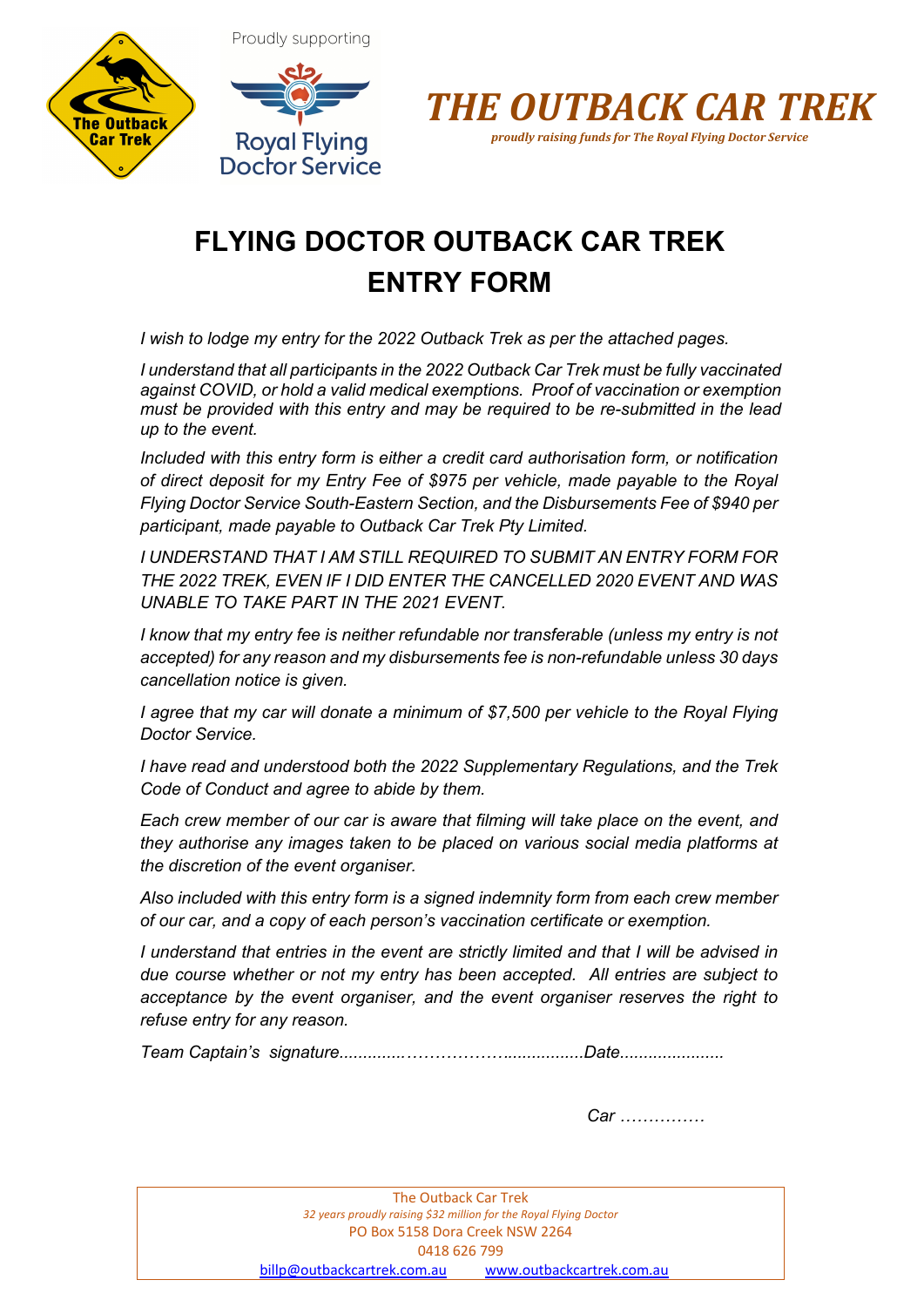Proudly supporting







# VEHICLE ENTRY DETAILS

## Is this Entry for a *2WD* or *Support Car*?

Please circle. Please submit a separate form for 2WD and Support entries.

The 2022 Outback Car Trek is an event for vehicles that comply with the Supplementary Regulations and all vehicles/crew must agree to comply with the Trek Code of Conduct.

(These regulations and the Code of Conduct are available upon request.)

### **VEHICLE DETAILS**

| Make of Car                                                                                                         | Model                                                                                           |  |
|---------------------------------------------------------------------------------------------------------------------|-------------------------------------------------------------------------------------------------|--|
| <b>Year of Manufacture</b>                                                                                          | <b>Registration No</b>                                                                          |  |
| <b>Preferred Trek No</b>                                                                                            | Second Choice(s)                                                                                |  |
|                                                                                                                     | (If you have been on the Trek in recent years, your previous number should still be available.) |  |
| <b>2WD ENTRIES ONLY</b>                                                                                             |                                                                                                 |  |
| Size of your fuel tank(s) NOT including<br>jerry cans                                                               |                                                                                                 |  |
| Estimated distance you can travel on<br>your fuel tank(s) NOT including jerry cans                                  |                                                                                                 |  |
| Are you part of a Team? If yes, please provide details of Team – i.e. Team name,<br>other car numbers in team, etc. |                                                                                                 |  |

| The Outback Car Trek                                              |                           |  |  |
|-------------------------------------------------------------------|---------------------------|--|--|
| 32 years proudly raising \$32 million for the Royal Flying Doctor |                           |  |  |
| PO Box 5158 Dora Creek NSW 2264                                   |                           |  |  |
| 0418 626 799                                                      |                           |  |  |
| billp@outbackcartrek.com.au                                       | www.outbackcartrek.com.au |  |  |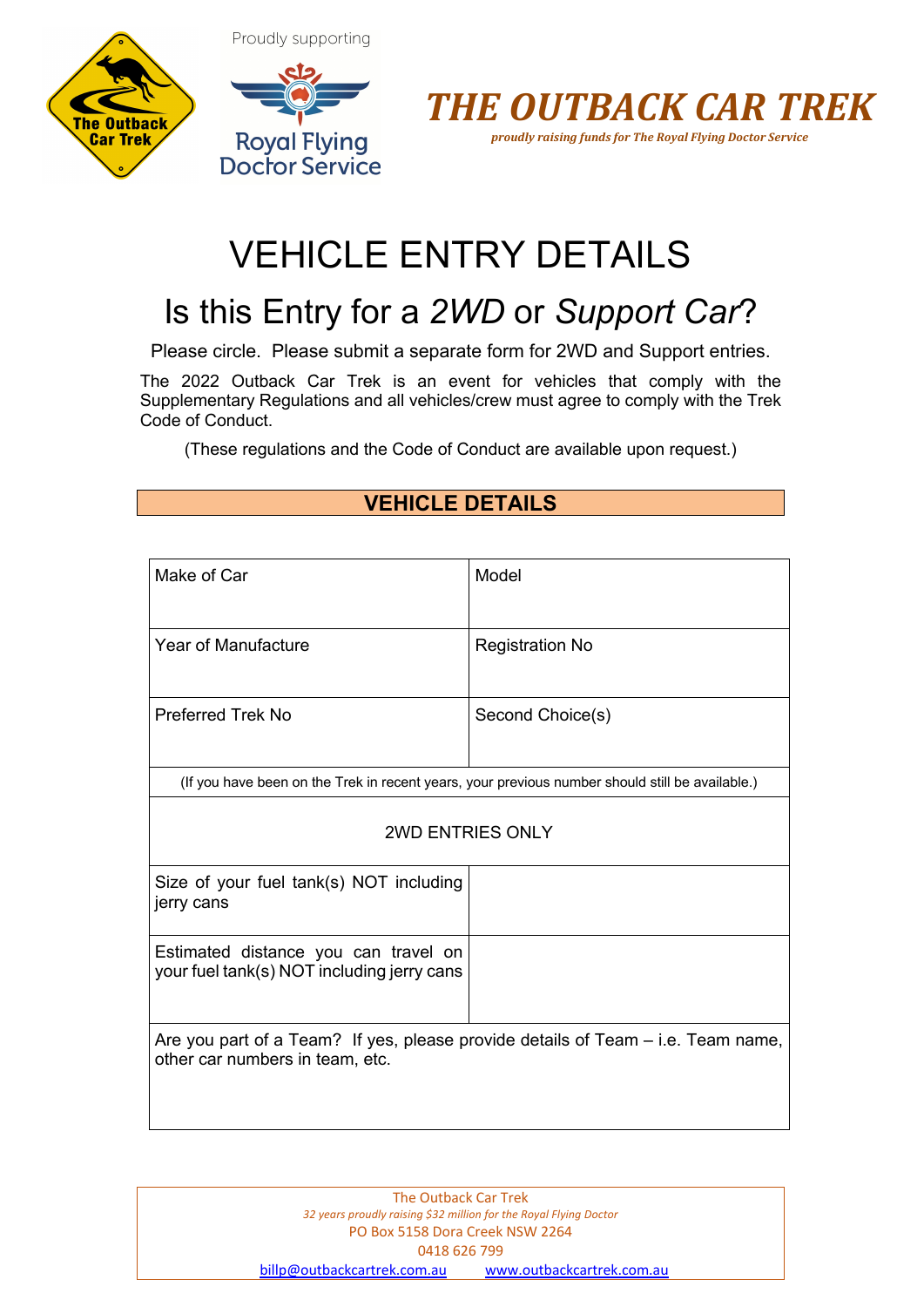





*proudly raising funds for The Royal Flying Doctor Service*

### **CREW DETAILS**

Pease complete as much information as possible, even if you think that it is held on file from previous years.

| <b>Team Captain</b>                                                                      |              |
|------------------------------------------------------------------------------------------|--------------|
| Postal Address (include<br>postcode) (did I say please<br><b>INCLUDE YOUR POSTCODE?)</b> |              |
| <b>Email Address</b>                                                                     |              |
| <b>Dietary Requirements:</b>                                                             | Mobile phone |

| Crew member #2 name                                                               |              |
|-----------------------------------------------------------------------------------|--------------|
| Postal Address (include<br>postcode) (did I say <b>INCLUDE</b><br>YOUR POSTCODE?) |              |
| <b>Email Address</b>                                                              |              |
| <b>Dietary Requirements</b>                                                       | Mobile Phone |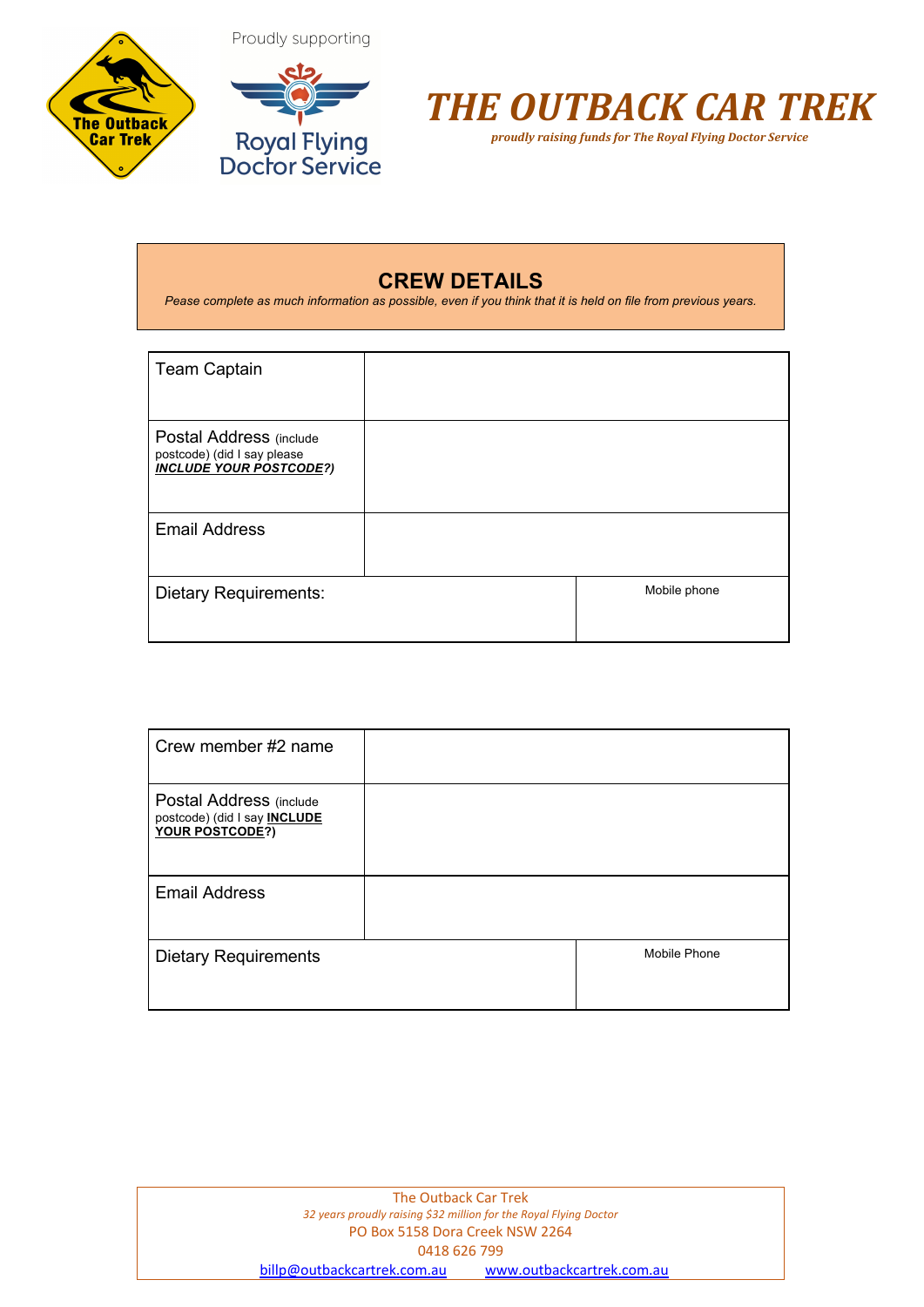



## *THE OUTBACK CAR TREK*

*proudly raising funds for The Royal Flying Doctor Service*

| Crew member #3 name                                                               |              |
|-----------------------------------------------------------------------------------|--------------|
| Postal Address (include<br>postcode) (did I say <b>INCLUDE</b><br>YOUR POSTCODE?) |              |
| <b>Email Address</b>                                                              |              |
| <b>Dietary Requirements</b>                                                       | Mobile Phone |

| Crew member #4 name                                                               |              |
|-----------------------------------------------------------------------------------|--------------|
| Postal Address (include<br>postcode) (did I say <b>INCLUDE</b><br>YOUR POSTCODE?) |              |
| <b>Email Address</b>                                                              |              |
| <b>Dietary Requirements</b>                                                       | Mobile Phone |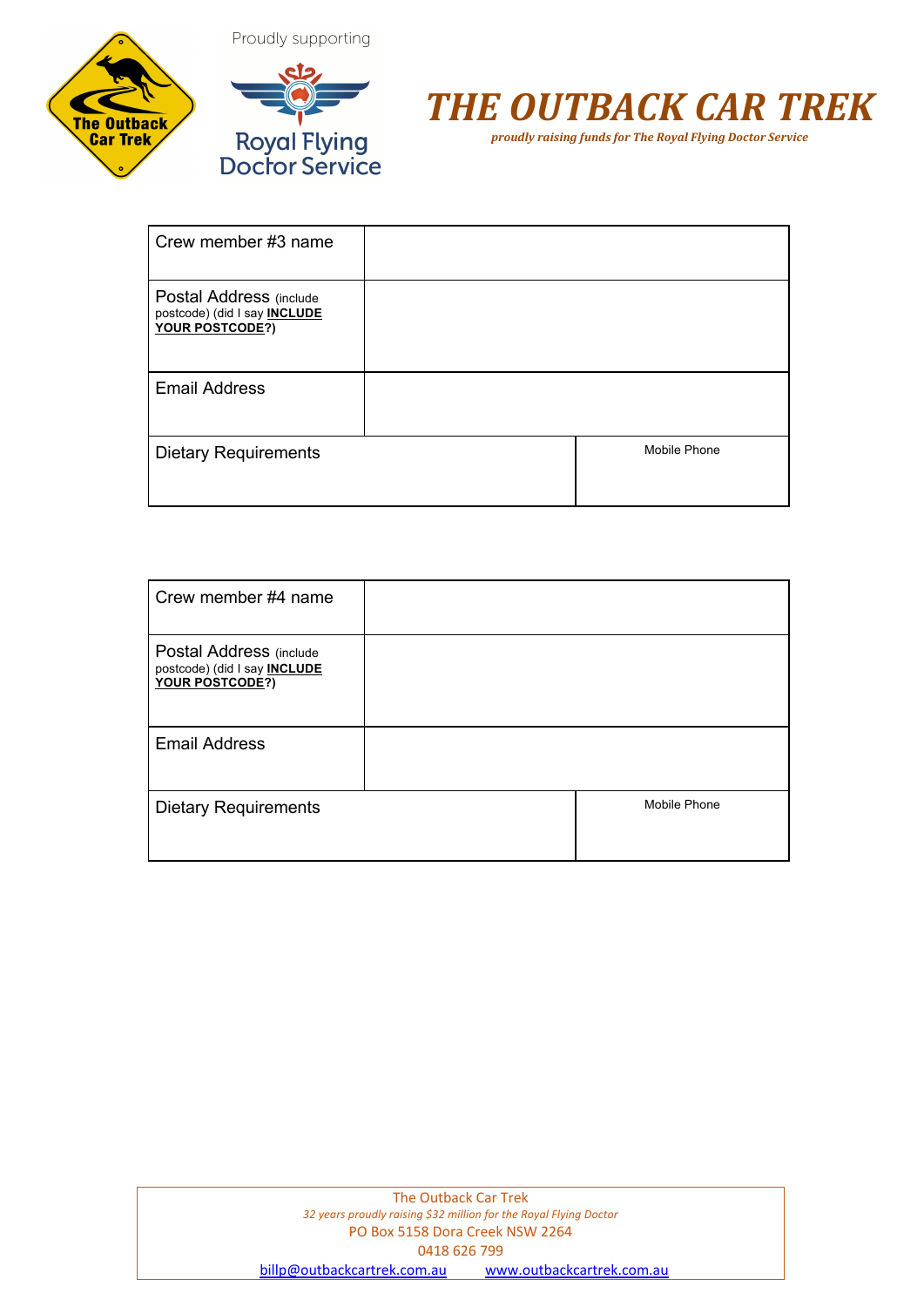





### **PAYMENTS:**

Payments are accepted by either direct deposit, or credit card.

The Entry Fee of \$975 and all donations are to be made out to the Royal Flying Doctor Service South-Eastern Section. The Disbursements Fee of \$940 is payable to Outback Car Trek Pty Limited.

Payments may be made by either direct deposit or by credit card, please be aware that credit card payments of the Disbursements Fee (but not the Entry Fee or any Donations) are subject to a 1.5% credit card surcharge.

Direct Deposits must at all times use your Trek Car number as the deposit reference.

Royal Flying Doctor Service S-E Section

Outback Trek Gift Fund 2

BSB 032-816

Account 199 573

### **The account to use for Disbursement Fees:**

Outback Car Trek Pty Limited

BSB 082-798

Account 57 432 0353

A Credit Card authorisation form is on the next page.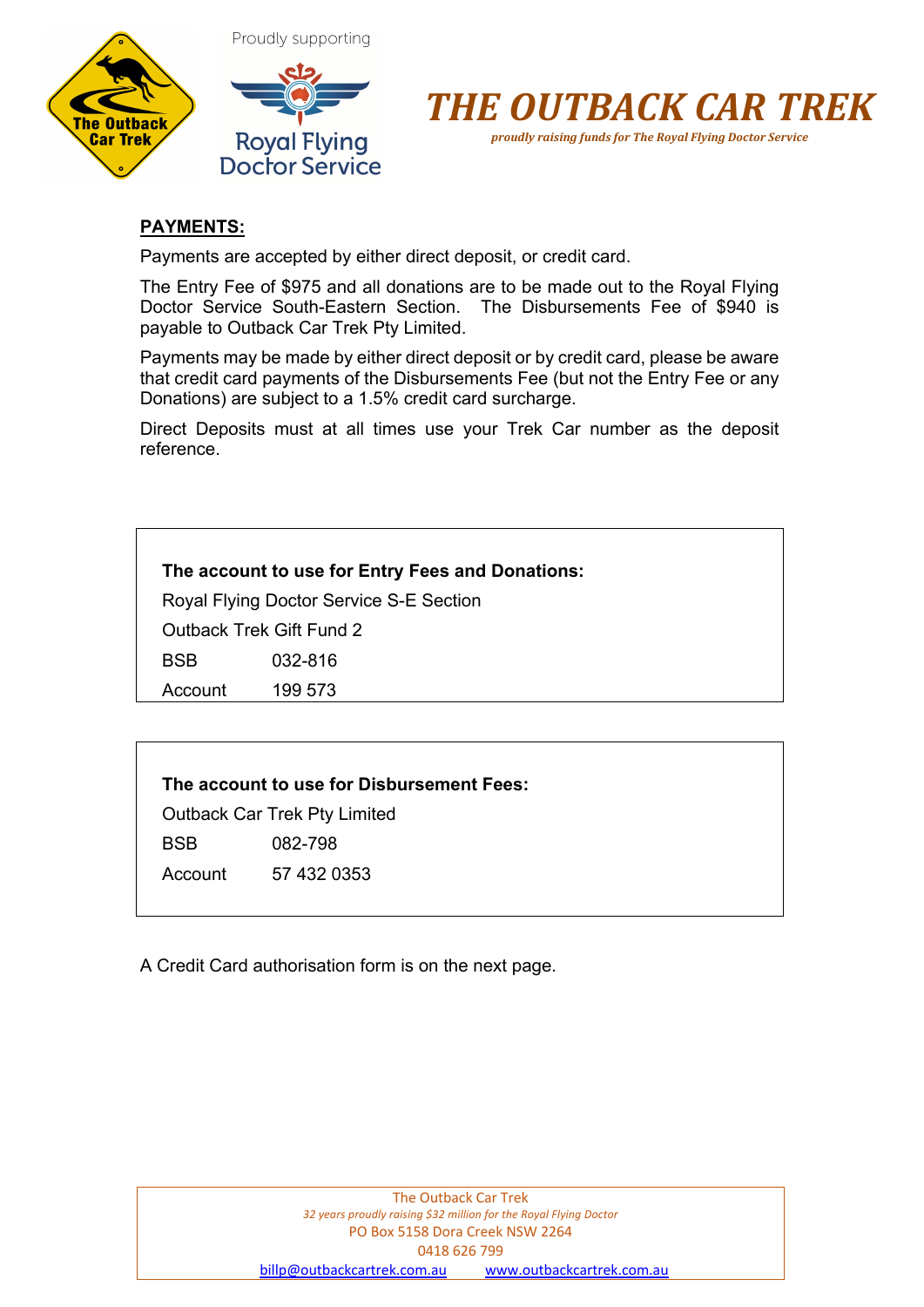





| <b>PAYMENT BY CREDIT CARD</b><br>a credit card processing fee of 1.5% will apply to fees and charges, but not donations |                                                                                                                 |                        |                 |
|-------------------------------------------------------------------------------------------------------------------------|-----------------------------------------------------------------------------------------------------------------|------------------------|-----------------|
| Entry fees, donations and the disbursements fee, may be paid on                                                         |                                                                                                                 |                        |                 |
| MasterCard or Visa ONLY (please circle). Trek car number                                                                |                                                                                                                 |                        |                 |
| Your card number;                                                                                                       |                                                                                                                 |                        |                 |
|                                                                                                                         | $\frac{1}{2}$ $\frac{1}{2}$ $\frac{1}{2}$ $\frac{1}{2}$ $\frac{1}{2}$ $\frac{1}{2}$ $\frac{1}{2}$ $\frac{1}{2}$ |                        |                 |
| Name on card ____________________________                                                                               |                                                                                                                 |                        | Expiry date     |
| Signature _________________________________                                                                             |                                                                                                                 |                        |                 |
| Entry Fee                                                                                                               | \$975 per car                                                                                                   | $\frac{1}{2}$          |                 |
| Disbursement Fee                                                                                                        | \$940 p/person                                                                                                  | $\frac{1}{2}$          |                 |
| Final night dinner guests \$135 p/guest                                                                                 |                                                                                                                 | $\frac{1}{2}$          |                 |
| Final night guest names & dietary requirements                                                                          |                                                                                                                 |                        |                 |
| Donation                                                                                                                |                                                                                                                 | $\frac{1}{2}$          |                 |
|                                                                                                                         | <b>Schedule of Payments</b><br>These are the dates by which payments must be made                               |                        |                 |
| Disbursements Fee (to Outback Car Trek Pty Ltd)                                                                         |                                                                                                                 |                        | With Entry Form |
| Entry Fee (to Royal Flying Doctor Service SE Section)                                                                   |                                                                                                                 |                        | With Entry Form |
| First Instalment of Minimum Donation (\$3,750)                                                                          |                                                                                                                 | <b>With Entry Form</b> |                 |
| Final Instalment of Minimum Donation $(\$3,750+)$                                                                       |                                                                                                                 |                        | 15th April 2022 |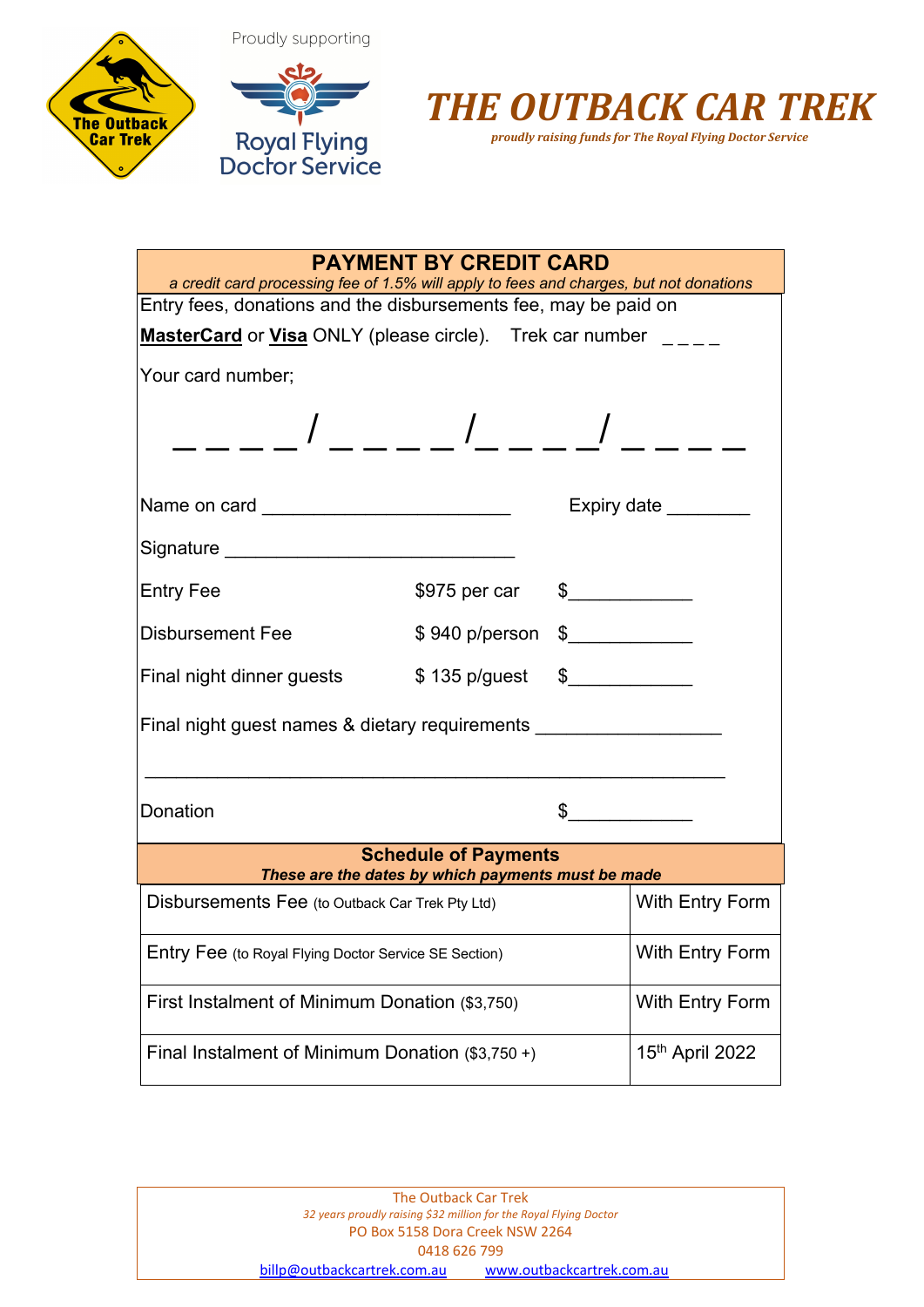



*proudly raising funds for The Royal Flying Doctor Service*

### **INDEMNITY & CONTRACTUAL WAIVER FORM UNDERTAKING BY ENTRANTS, DRIVERS, OFFICIALS AND PASSENGERS IN THE 2022 OUTBACK CAR TREK**

I acknowledge that undertaking the Outback Car Trek may involve participation in a recreational activity, which may involve a significant risk of physical harm arising, in particular, but not limited to driving or being a passenger in a motor vehicle taking part in the Outback Car Trek.

I further acknowledge and accept that any dispute, litigated or otherwise, in respect of or arising from any claim for personal injury sustained by me whilst participating in the Outback Car Trek will be determined by and governed under the provisions of law applicable in the State of New South Wales to such claims.

I acknowledge and agree as a condition of entry that neither the Outback Car Trek, the Royal Flying Doctor Service nor the Promoters or the Sponsors' organisations, nor the land owners or lessees, nor the Organisers of the Event, or their respective servants, officials, representatives or agents ("the Organisers") shall be under any liability for my death or bodily injury, loss or damage which may be sustained or incurred by me, as a result of participation in or being present at the Event except where due skill and care has not been exercised.

I acknowledge that the roads used will be open to general traffic, that the Event is not a speed event and that I am required to obey speed limits and other traffic regulations in the areas in which I will be driving. I acknowledge that long distance driving can be dangerous and that accidents can happen. I will follow the relevant rules of the road at all times.

I acknowledge that I have read the Supplementary Regulations and the Trek Code of Conduct, and agree to abide by them in full.

I acknowledge that I will attend the participant's briefing to be held in Parkes at 8:30 am on Sunday 5<sup>th</sup> June 2022.

| ւԵ………………………………… |
|-----------------|
|                 |

Print Name........................................... Car No................................

| The Outback Car Trek                                              |                           |  |  |
|-------------------------------------------------------------------|---------------------------|--|--|
| 32 years proudly raising \$32 million for the Royal Flying Doctor |                           |  |  |
| PO Box 5158 Dora Creek NSW 2264                                   |                           |  |  |
| 0418 626 799                                                      |                           |  |  |
| billp@outbackcartrek.com.au                                       | www.outbackcartrek.com.au |  |  |

Please tick the box, to show that you agree.<br>agreement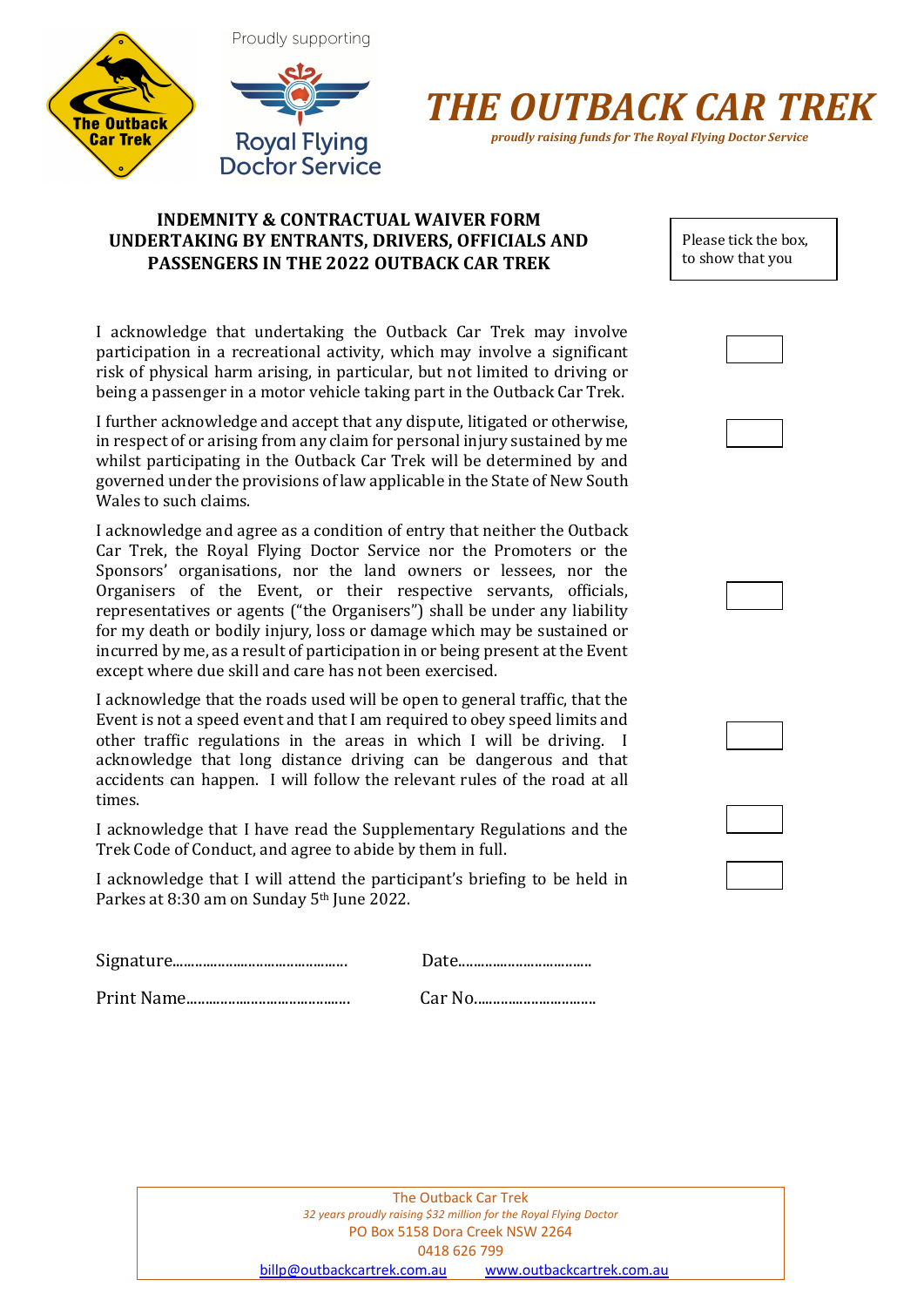







### **THIS FORM IS COMPULSORY FOR ALL PARTICIPANTS IN THE OUTBACK CAR TREK.**

### **YOU MUST COMPLETE AND RETURN THIS FORM EVEN IF YOU HAVE NO HISTORY OF THE MEDICAL CONDITIONS OUTLINED BELOW.**

Complete this form and email to OCTmedical@rfdsse.org.au and billp@outbackcartrek.com.au with your entry form.

 $\Box$  (your full name here) understands the following information will be stored confidentially by Outback Car Trek Pty Ltd and the Royal Flying Doctors (South Eastern Section). The below information will not be shared or utilised for any purpose other than the planning of medical coverage for the Outback Car Trek event.

### **PERSONAL DETAILS**

Name

Date of Birth

Car No.

Email Address

Phone

### **EMERGENCY CONTACT DETAILS**

Contact Name

Relationship to Participant

Contact Phone

The Outback Car Trek *32 years proudly raising \$32 million for the Royal Flying Doctor* PO Box 5158 Dora Creek NSW 2264 0418 626 799 billp@outbackcartrek.com.au www.outbackcartrek.com.au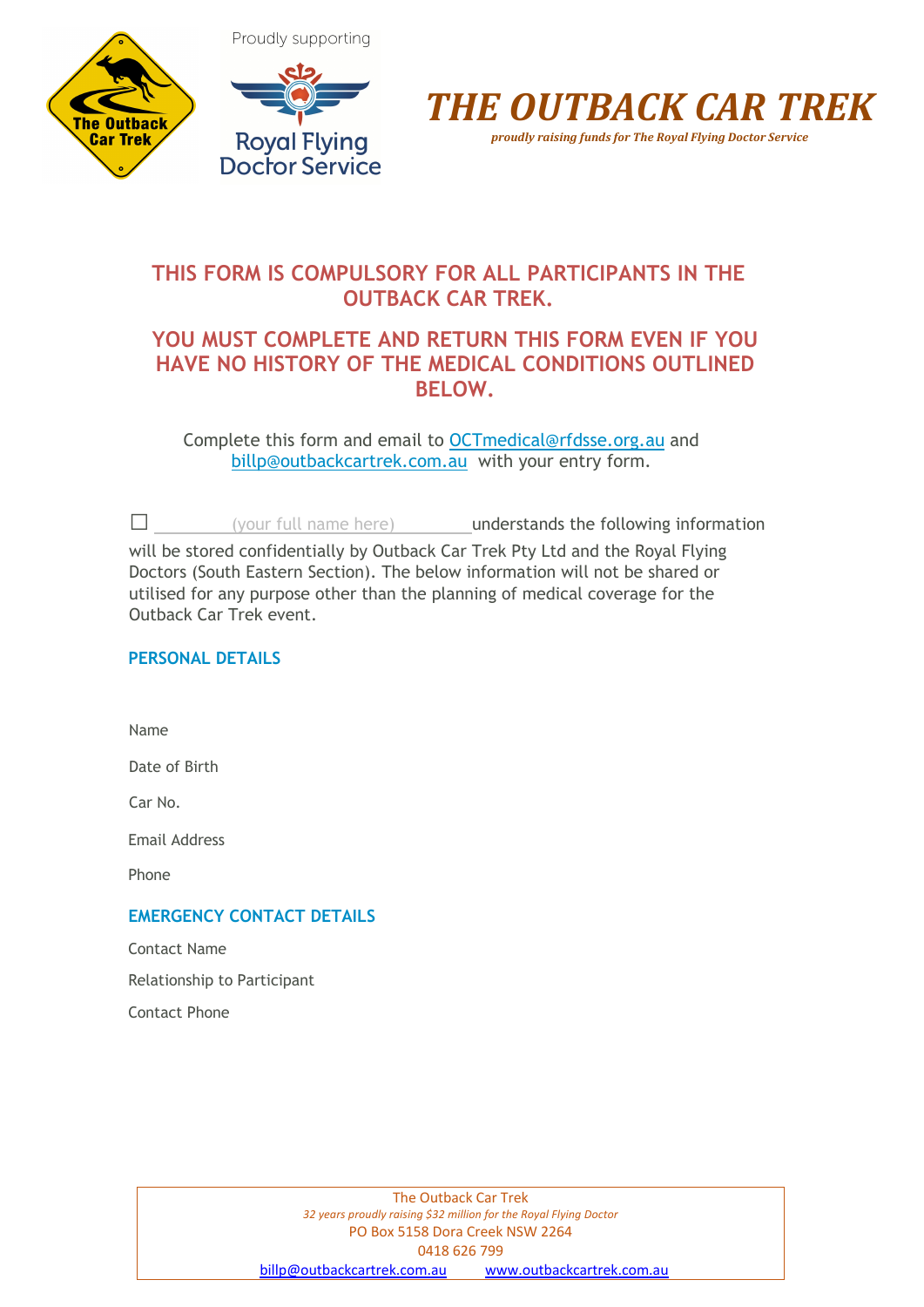

## *THE OUTBACK CAR TREK*

*proudly raising funds for The Royal Flying Doctor Service*

| <b>MEDICAL DECLARATION</b> Please answer Yes or No if you currently suffer from, or receive<br>ongoing medical treatment for any of the following;                                                          |           |
|-------------------------------------------------------------------------------------------------------------------------------------------------------------------------------------------------------------|-----------|
|                                                                                                                                                                                                             | Yes or No |
| 1. Cardiovascular disease, a heart disorder or arrhythmia?                                                                                                                                                  |           |
| 2. Neurological condition, including epilepsy, seizures or fainting?                                                                                                                                        |           |
| 3. Respiratory disease including asthma, COPD, sleep apnoea or use of supplemental<br>oxygen?<br>4. Impairment of use or movement of your joints or limbs that may impair your ability to<br>control a car? |           |
| 5. Do you take any anticoagulant / blood thinning medications?                                                                                                                                              |           |
| 6. Are you allergic to any drugs or medications?                                                                                                                                                            |           |
| If you have answered 'yes' to any of the above, please provide details below                                                                                                                                |           |

Do you have any other medical condition, which in your opinion, may impact on your ability to be assessed or treated by the RFDS medical team? If yes, please give details below…

Thank you for your time in helping us to plan for the trek, to ensure the RFDS medical team can provide you with the best care in the case of an incident. If you have any questions, please contact OCTmedical@rfdsse.org.au